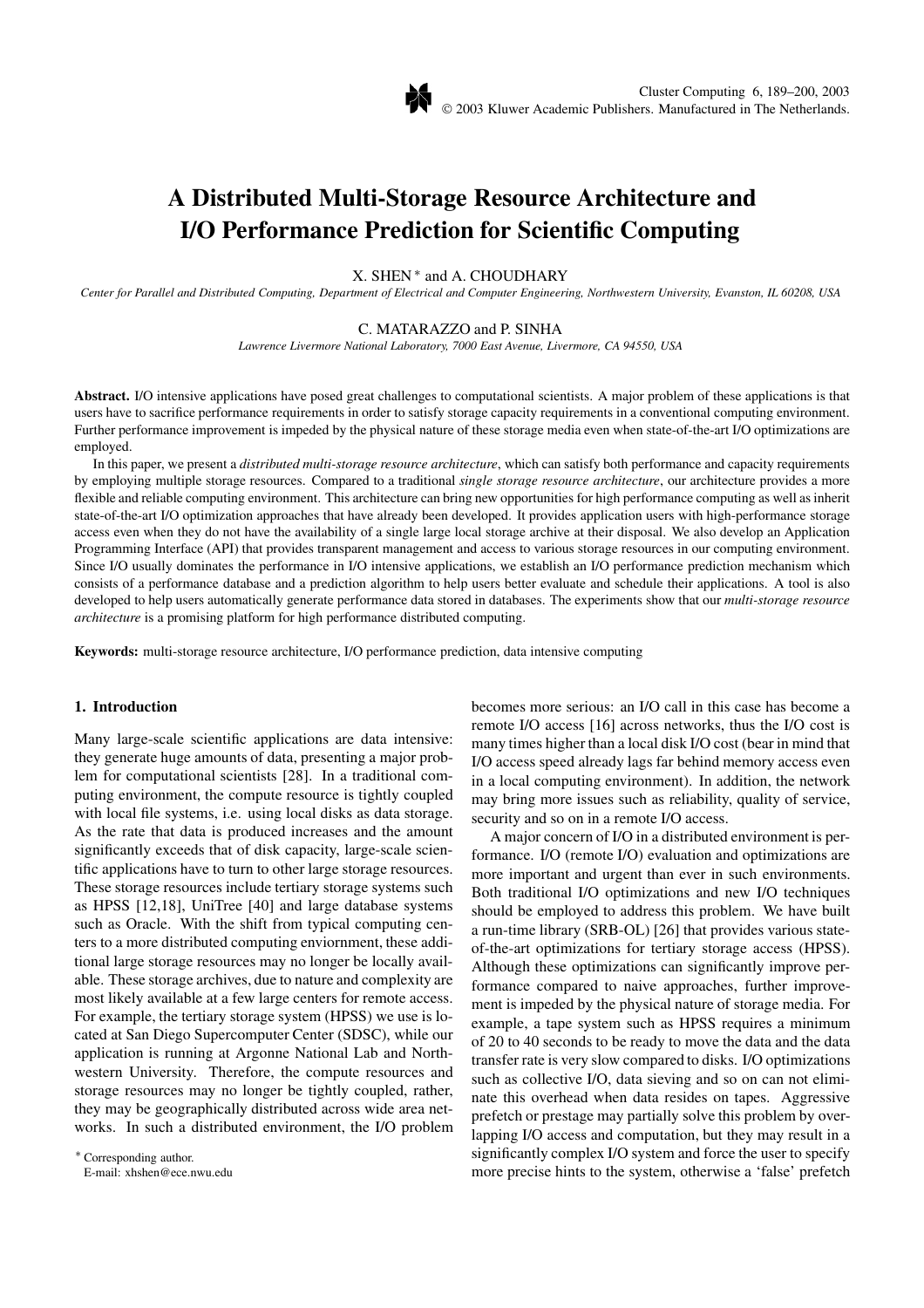or prestage may actually hurt performance. In general, the remote large storage archival systems suffer from large data access latency, while, on the other hand, the local fast storage systems suffer from limited storage capacity. So the users have to satisfy the capacity requirement at the loss of performance. We think this dilemma is rooted in the traditional *single storage resource architecture*. In this architecture, the application has only one storage medium available for storing the user's data. The performance improvement would saturate even if many state-of-the-art optimizations have been applied. Note that a scientific simulation here not only concerns the application that generates data, it also includes 'post' processing of these datasets, such as data analysis and visualization. Thus performance here means an overall performance for all of these processes.

In this paper, a *multi-storage resource architecture*, a promising approach to solve this problem is presented. In our architecture, an application can be associated with multiple storage resources that could be heterogeneously distributed over networks. These storage resources could include local disks, local databases, remote disks, remote tape systems, remote databases and so on. In short, any kind of storage media can be added to this architecture. The advantages of employing multiple resources are three-fold:

- First, it increases the logical storage capacity of the system. The total available storage capacity can be significantly increased by adding as many storage media to the system as possible.
- Second, a multi-storage resource system provides a more flexible and reliable computing environment. For example, failure of one storage component may not impede the computation because other storage options are available. Often the remote large storage system, especially one in production, is shutdown for system failure or maintenance, so that the experiment cannot be performed in a single storage resource architecture. A multi-storage resource system, however, can help the user avoid relying on one storage resource for computing.
- Finally and most importantly as far as performance is concerned, a *multi-storage resource architecture* provides new opportunities for further performance improvements for scientific simulations. With multiple storage resources coupled with the simulation, the application can speculatively store the datasets to the 'best' storage medium which is most favorable for the desired post-processing, such as data analysis and visualization. For example, if the user wants to carry out visualization on a specific dataset just after simulation generates it, she can suggest that the system dump this dataset locally (if it does not exceed local storage capacity), where visualization tools are installed and all other unused datasets are sent to the remote large storage system for permanent archival. So the user's visualization tools can directly read data from local disks rather than going all the way to the remote single storage resource. In general, each generated dataset has its purpose for usage and the *multi-storage resource architec-*

*ture* allows this purpose information to be exploited for improved performance by storing it on a suitable storage medium. In short, this architecture can combine the capacity advantage of remote large storage systems and the performance advantage of local small storage system for best usage.

To make use of this *multi-storage resource architecture*, an effective user interface is required. This interface should be easy-to-use and not require that the user change her programming practices. In addition to the interface issues, this paper addresses I/O performance prediction. A large volume of information is available in the literature on performance prediction for computing resources [29], but few studies discuss I/O performance prediction. I/O usually dominates performance in data intensive applications, so accurate I/O performance prediction can greatly help the user evaluate and schedule her applications. Embarking on these goals, our contributions in this paper are summarized as follows:

- 1. Present a *multi-storage resource architecture* that provides opportunities for further performance improvement and better data manipulation of users' applications.
- 2. Design and implement an API that provides transparent access to diverse storage resources. Our design of this API is scalable given that other storage media can be easily added.
- 3. Provide run-time library (I/O optimization) for each kind of storage resource. A storage resource has its own data access characteristics and we provide state-of-the-art I/O optimizations for each type of storage resource, thus access to each kind of storage resource is optimized.
- 4. Establish an I/O performance prediction mechanism that can accurately predict I/O performance across diverse storage resources before the user actually carries out experiments.

The remainder of the paper is organized as follows. In section 2 we describe a data model that captures I/O characteristics of most I/O intensive applications. We also introduce our simulation environment that includes several applications and some tools. In section 3 the system architecture of our multi-storage resource system is presented. We first describe a logical view of this architecture, followed by the physical environment of our experiments. In section 4 we present the I/O performance predictor. First we introduce a basic performance model and a tool that can help automatically generate the performance database, then we describe our I/O performance prediction algorithm. In section 5, we show performance numbers for experiments performed in our new architecture. The experiment results are also compared to prediction results by our I/O performance predictor. In section 6, the related work is presented. We conclude the paper in section 7 and some future work is also discussed.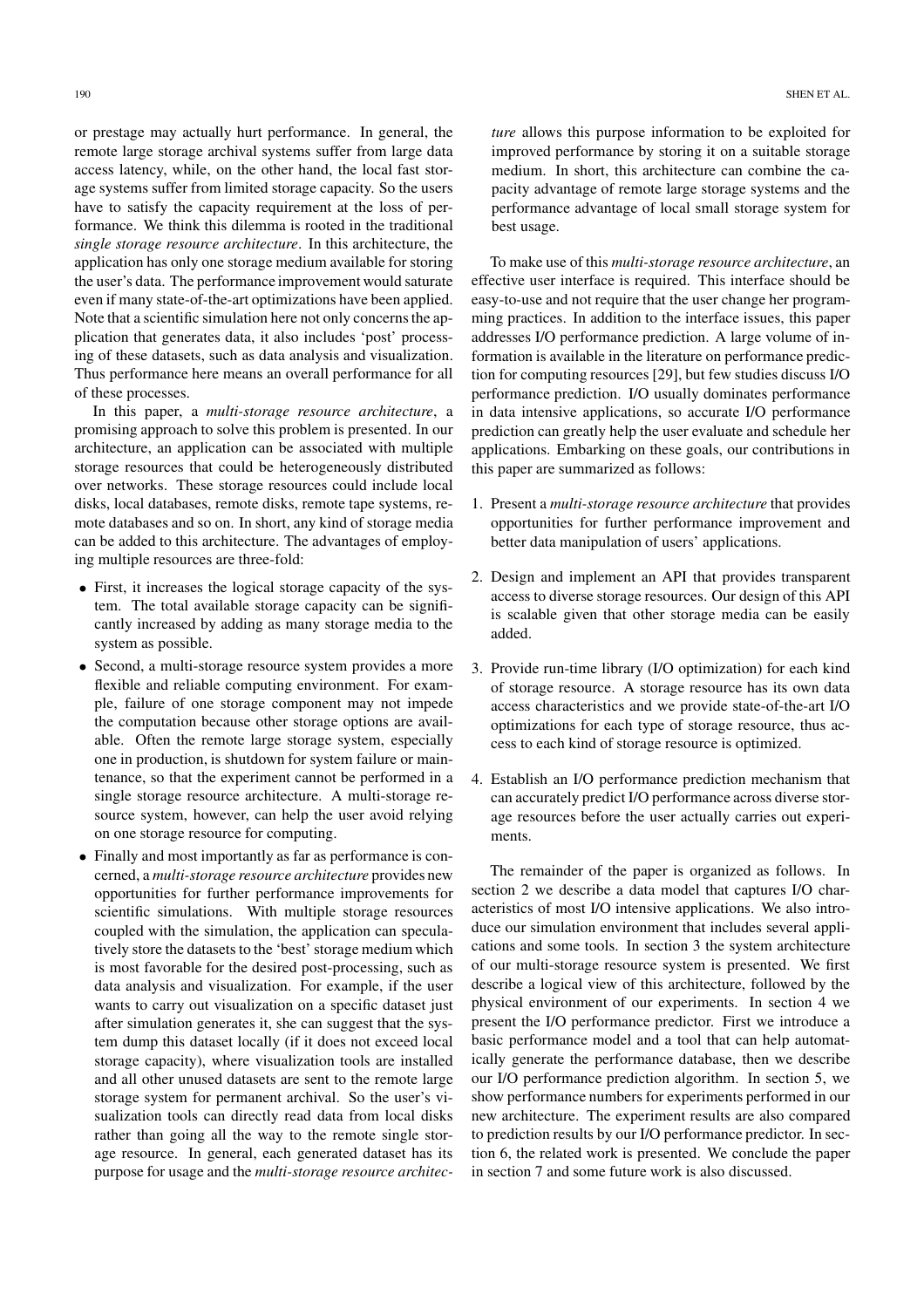

Figure 1. I/O model (a) and data flow of applications in our simulation environment (b).

| $/*$ initialization $*/$                                                                                                                                                                                                                                                                                                                    |                                                                                                                                                                                      |
|---------------------------------------------------------------------------------------------------------------------------------------------------------------------------------------------------------------------------------------------------------------------------------------------------------------------------------------------|--------------------------------------------------------------------------------------------------------------------------------------------------------------------------------------|
| $N = max$ -num-of-iteration;<br>$fl = \text{frequency of dumpping}$ data for analysis;<br>$f2 = \text{frequency of damping data for visualization};$<br>$f3 = \text{frequency of damping data for checkpoint};$                                                                                                                             | $/*$ initialization $*/$<br>$N = max$ -num-of-iteration;<br>$fl = 1$ ; /* frequency of read input dataset "indata" */;<br>$f2 = 1$ ; /* frequency of write image dataset "image" */; |
| $/*$ main $*/$<br>for $(i = 0; i < N; i++)$ {<br>if $((i \% f)$ == 0) write datasets for analysis;<br>/* temp, press, rho, ux, uy, uz, */<br>if $((i \% f2) == 0)$ write datasets for visualization;<br>$\frac{1}{2}$ vr _ rho, vr _temp, vr _press, vr _em */<br>if $((i \% f3) == 0)$ write datasets for checkpoint;<br>$/*$ restart $*/$ | $/*$ main $*/$<br>for $(i = 0; i < N; i++)$ {<br>read input dataset "indata";<br>generate image dataset "image";<br>write image dataset "image";                                     |
|                                                                                                                                                                                                                                                                                                                                             |                                                                                                                                                                                      |

## Figure 2. I/O model of Astro3D and Volren.

## **2. I/O model and introduction to applications**

Figure 1(a) shows a typical I/O model for scientific applications. *N* represents the maximum number of iterations of the application and *M* is the total number of datasets. The I/O frequency of *dataset(j )* is given by *freq(j )*. In the main loop,  $dataset(i)$  will be either read from or written to for every  $freq(j)$  iterations. The computing part, which is not shown in the figure, may be interleaved with I/O operations. As the number of iterations may be very large and/or each dataset may be large, the total amount of data could be huge.

Figure 1(b) shows our simulation environment which includes several applications and tools. It is a representative of typical scientific simulation environments.

The main application is an astrophysics application called Astro3D or astro3d [21,38] henceforth. Astro3D is a code for scalably parallel architectures to solve the equations of compressible hydrodynamics for a gas in which the thermal conductivity changes as a function of temperature. This code has been developed to study the highly turbulent convective envelopes of stars like the sun, but simple modifications make it suitable for a much wider class of problems in astrophysical

fluid dynamics. The algorithm consists of two components: (a) a finite difference higher-order Godunov method for compressible hydrodynamics, and (b) a Crank–Nicholson method based on nonlinear multigrid method to treat the nonlinear thermal diffusion operator. These are combined together using a time splitting formulation to solve the full set of equations. From a data flow point of view, Astro3D is a data producer; it generates three kinds of datasets: one for data analysis which include six variables (*press, temp, rho, ux, uy* and *uz*); one for visualization which includes seven variables (*vr-scalar, vr-press, vr-rho, vr-temp, vr-mach, vr-ek* and *vrlogrho*); and one for checkpoint which includes six variables (*restart-press, restart-temp, restart-rho, restart-ux, restart-uy* and *restart-uz*). The user can specify on the command line the dump frequency of each kind of dataset, total number of iterations and problem size (3-dimensional) of datasets (figures 1 and 2).

The second application is a data analysis program. This application is a data consumer in that it takes one of the datasets generated by Astro3D (*press, temp, rho, ux, uy* or *uz*) and calculates the difference between two consecutive timesteps. This will show how a dataset changes as a simu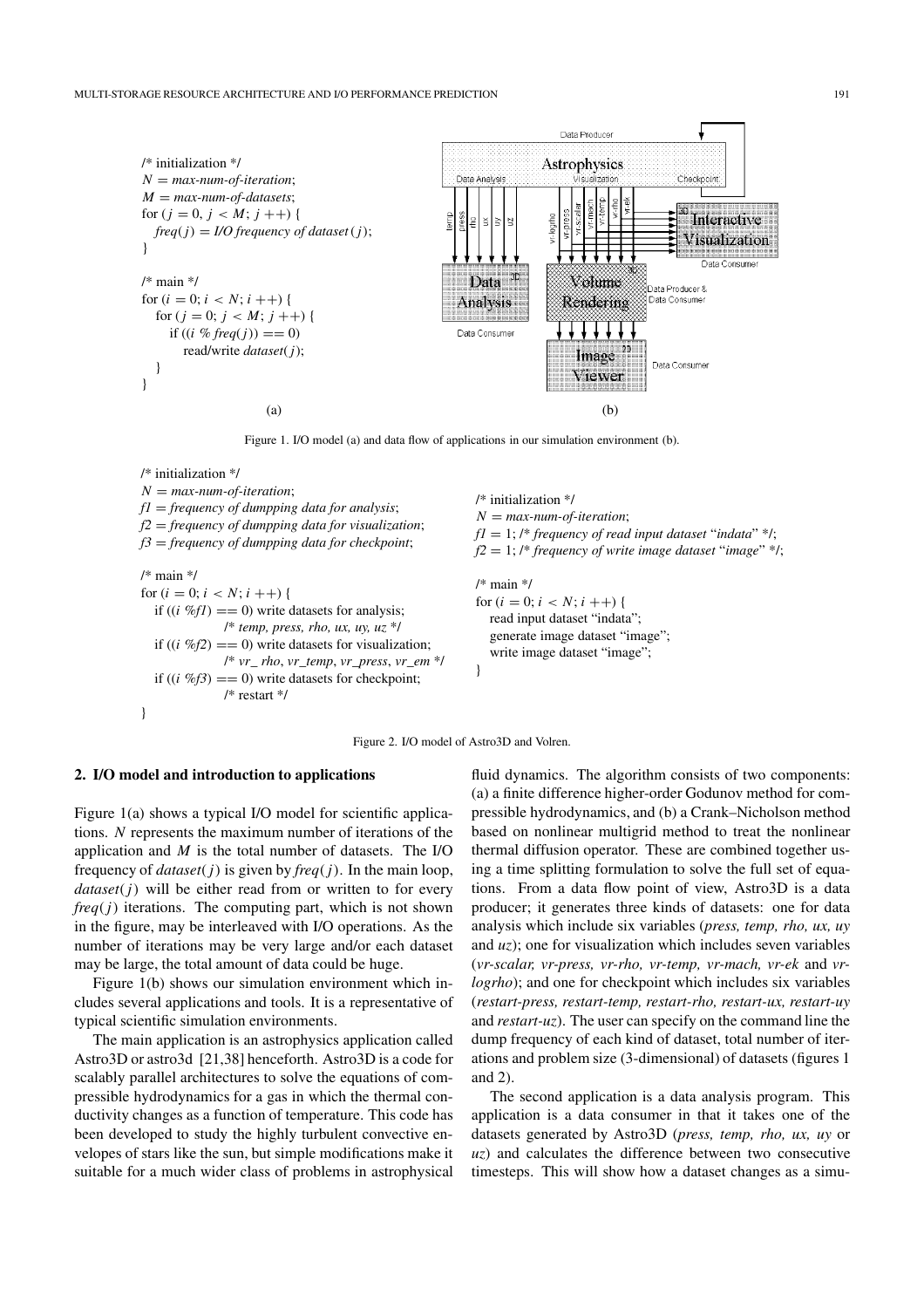lation progresses. The algorithm applied is Maximum Square Error (MSE) between two consecutive timesteps. Other data analysis programs can easily be substituted if desired.

The third application is a parallel volume rendering code (called Volren henceforth). It generates a 2D image by projection given a 3D input file. This application is both a data consumer and data producer. It takes one of the datasets (3-dimensional) generated by Astro3D (*vr-scalar, vr-press, vr-rho, vr-temp, vr-mach, vr-ek* or *vr-logrho*) and then performs a parallel volume rendering algorithm to generate a 2-dimensional image dataset for each iteration. This image dataset is then dumped to a storage medium for later use (figure 2).

In addition, the two tools are an image viewer and an interactive visualization tool such as VTK. They are both data consumers. The image viewer reads two dimensional image datasets generated by Volren and the interactive visualization tool takes datasets directly from Astro3D figure 2.

In figure 1 we view this whole picture as a complete simulation environment. The user performs experiments with Astro3D first, and after the simulation has completed, she may carry out one or more of the post processings (data analysis, volume rendering and interactive visualization) on the generated datasets. The performance improvement of one component should not impede the improvement of other components. Thus an overall performance improvement can be achieved.

## **3. System architecture and experimental environment**

#### *3.1. Logic architecture of multi-storage resource system*

In this section, we present our multi-storage resource architecture. A logical architecture of this environment is depicted in figure 3. This architecture can be logically described with five levels:



Figure 3. Logic architecture of multi-storage resource system.

- **Physical Storage Resources** At the bottom of this fivelayered architecture are various storage resources. These resources could include local disks, local databases, remote disks, remote databases, remote tape systems and other storage components that actually hold the data.
- **Native Storage Interface** The layer residing above the storage resources is the *native storage interface*. Each storage resource has its own access interface provided by the vendors of the storage systems. These interfaces to various storage systems are well established and are developed by the vendors. For example, the interface to a local database can be an embedded C API which is provided by the database vendor. The interface to local disks is usually a filesystem. To access remote disk and tape systems, the storage resource broker, SRB, developed by San Diego Supercomputer Center [REF] is a popular interface. Some tape systems such as HPSS also provide their own APIs for users. A few of the major concerns with these native interfaces are portability, ease-of-use and reliability etc. Few of them have fully considered performance issues in a parallel and distributed computing environment. In addition, it is impossible for the application level users to change these interfaces directly to take care of performance issues. Thus this layer is performance-insensitive.
- **Run-time Library** One methodology to address performance problems of native storage interface is to build a run-time library that resides above it. The only concern of the library at this level is performance. It captures the characteristics of user's data access patterns and performs an optimized data access method to the native storage interface. For example, MPI-IO, which is built on top of local file systems, takes advantage of collective I/O, data sieving, asynchronous I/O and so on to gain performance improvements. For remote disk and tape systems, our previous work SRB-OL [26] also employs other novel optimization approaches such as subfile, superfile, etc. as well as those found in MPI-I/O. This layer is performancesensitive.
- **User API** On top of the Run-time libraries is the Application Programming Interface (API) layer. This API is used in user applications to provide transparent access to various storage resources and select appropriate I/O optimization strategies and storage types.
- **User Application** The top layer in our logical architecture is user applications. The user develops her applications by using our API and passes a high level hint to the API. This hint is high level since it does not concern the low level details of storage resources and I/O optimization approaches: it only describes how the user's dataset will be partitioned and accessed by parallel processors, how the dataset will be used in the future, or the kind of storage systems the user expects to send the datasets.

We can also think of the bottom two layers, storage resources and native interfaces, as the *physical level*. They are provided by commercial vendors and the user has no control over them. The top layer can be viewed as the *application*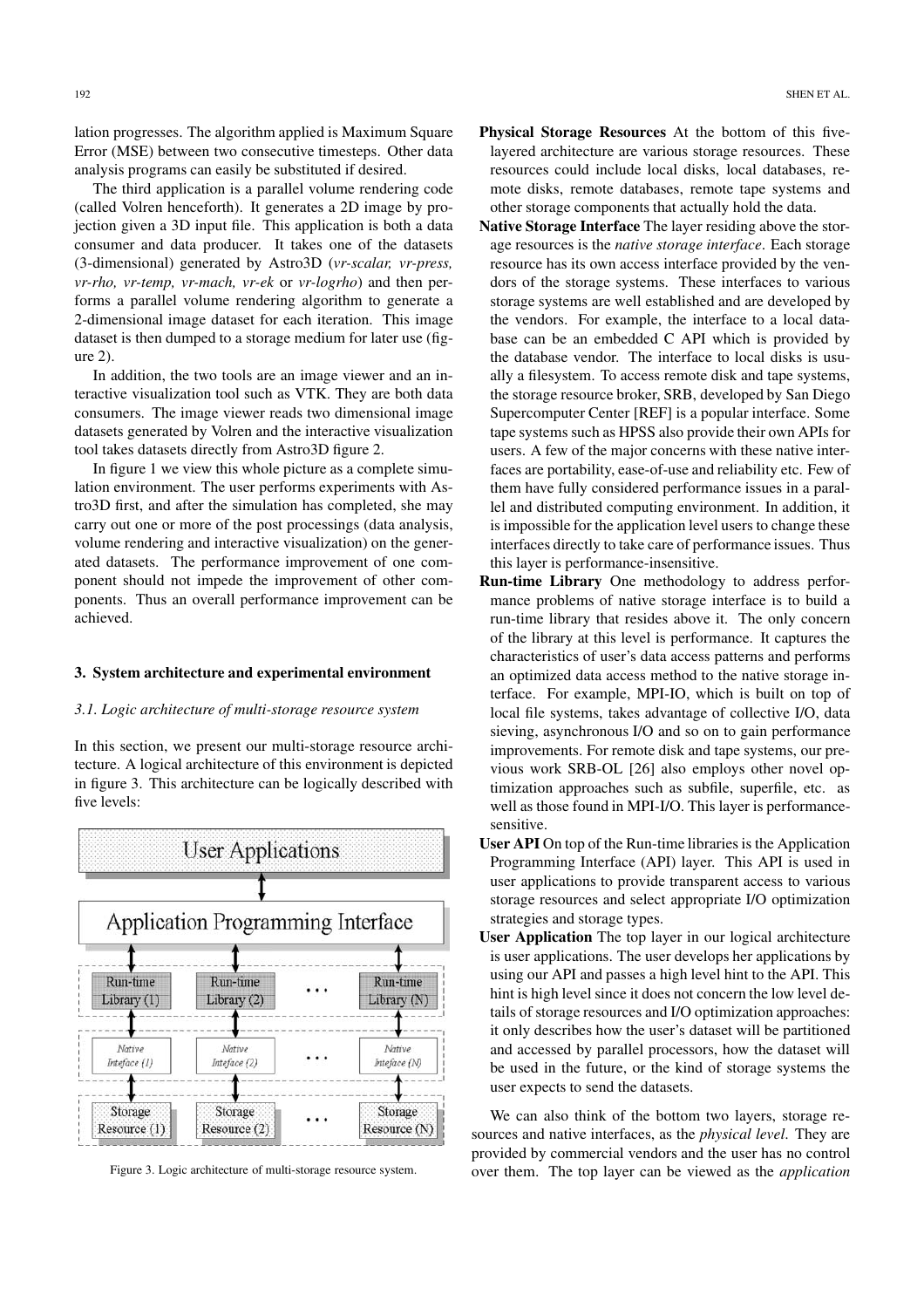*level*. The two layers in the middle, user API and run-time libraries can be thought of as the *system level*, which is provided by system developers like us. The purpose of this layer is to mediate between the physical level and the application level, and to optimize the raw access from application level to physical level.

For example to clarify the use of this architecture, a user would write her application using our API when she needs to perform I/O. Our API would decide which storage resource should be responsible for the data access. Then the optimized I/O requests by the run-time library are actually performed on the selected storage resources. Note that selecting target storage resources is fine-grained: it can be as fine as a specific dataset rather than the whole run. This means that different datasets may be spread across different storage media even within a single run. We will demonstrate in the subsequent sections that this architecture is more flexible and scalable for high performance distributed computing than a single storage resource architecture.

## *3.2. Experimental environment*

Figure 4 shows our overall experimental environment (including I/O performance predictor and tools). The compute resource on which the applications run is an IBM SP2, which is located at Argonne National Laboratory. Each node of the SP-2 is a RS/6000 Model 390 processor with 256 megabytes memory and has an I/O sub-system containing four 9 gigabytes SSA disks attached to it. The storage resources involved in this environment are as follows:

**Local Postgres Database** This database is installed at Northwestern University.<sup>1</sup> This 'small' database is used to store the meta-data of our system. The meta-data describes information about applications and users running in the system, and information about each dataset and its characteristics. These characteristics include the storage resource type on which each dataset is stored or to



Figure 4. System architecture of multiple storage resource system and I/O performance predictor.

be stored, file path and name of each dataset, how each dataset is partitioned among processors, how it is stored (storage pattern) on storage systems and so on. The other layers such as the API layer can use this information to locate each dataset that the user is interested in, and also make an optimized I/O decision. This database also stores performance-related data (section 4), so the I/O performance predictor can consult this database to make performance predictions. The native interface to the Postgres database is an embedded C API provided by the database vendor. As meta-data access is inexpensive, there is no need to provide a run-time library on top of the native interface, or other approaches to optimize meta-data access.

- **Local Disks** Local disks are the most popular traditional storage resource for saving a user's data files. As scientific computing often generates huge amounts of data that may exceed the storage capacity of local disks, local disks are only suitable for storing small data files. On the other hand, local disk access is much faster than remote disk and tape access. Our multi-storage resource system allows us to take this opportunity for novel optimizations. The native interfaces to local disks is the general UNIX file systems, PIOFS and so on. On top of this interface is the MPI-IO run-time library or D-OL that provides collective I/O, data sieving, asynchronous I/O and other optimization schemes. D-OL is a run-time library we ported to local disks from our SRB-OL [26] work. Compared to MPI-IO, D-OL performs slightly better for the write operation than MPI-IO but slightly worse for the read operation. This small performance difference does not matter and can be ignored. We use D-OL in our experiments in this paper only because it allows us to easily design a general performance prediction algorithm for all storage media.
- **Remote Disks** The remote disks in our environment are located at the San Diego Supercomputer Center (SDSC). Compared to local disks, remote disks have both larger storage capacity and data access latency. We use SDSC's Storage Resource Broker  $(SRB)^2$  [2,3,30] as the native interface to remote disks. The run-time optimization library, which is called SRB-OL, is presented in our previous work [26]. Besides optimization approaches that can be found in MPI-IO, SRB-OL also provides optimization schemes such as subfile, superfile and so on.
- **Remote Tapes** The remote tape system we use in our environment is the High Performance Storage System (HPSS) [12]. Although HPSS can be configured as multiple hierarchies, we only use its tapes, i.e. only one level of a hierarchy, for simplicity. The remote tapes have very large storage spaces and we assume they can hold any size of data. But the cost to access tape-resident data is extremely expensive. The native interface to HPSS could be SRB or HPSS internal API. As we are not allowed to use HPSS's internal API at present, $3$  we also use SRB as the native interface in our work. The SRB-OL run-time library is also applied to HPSS.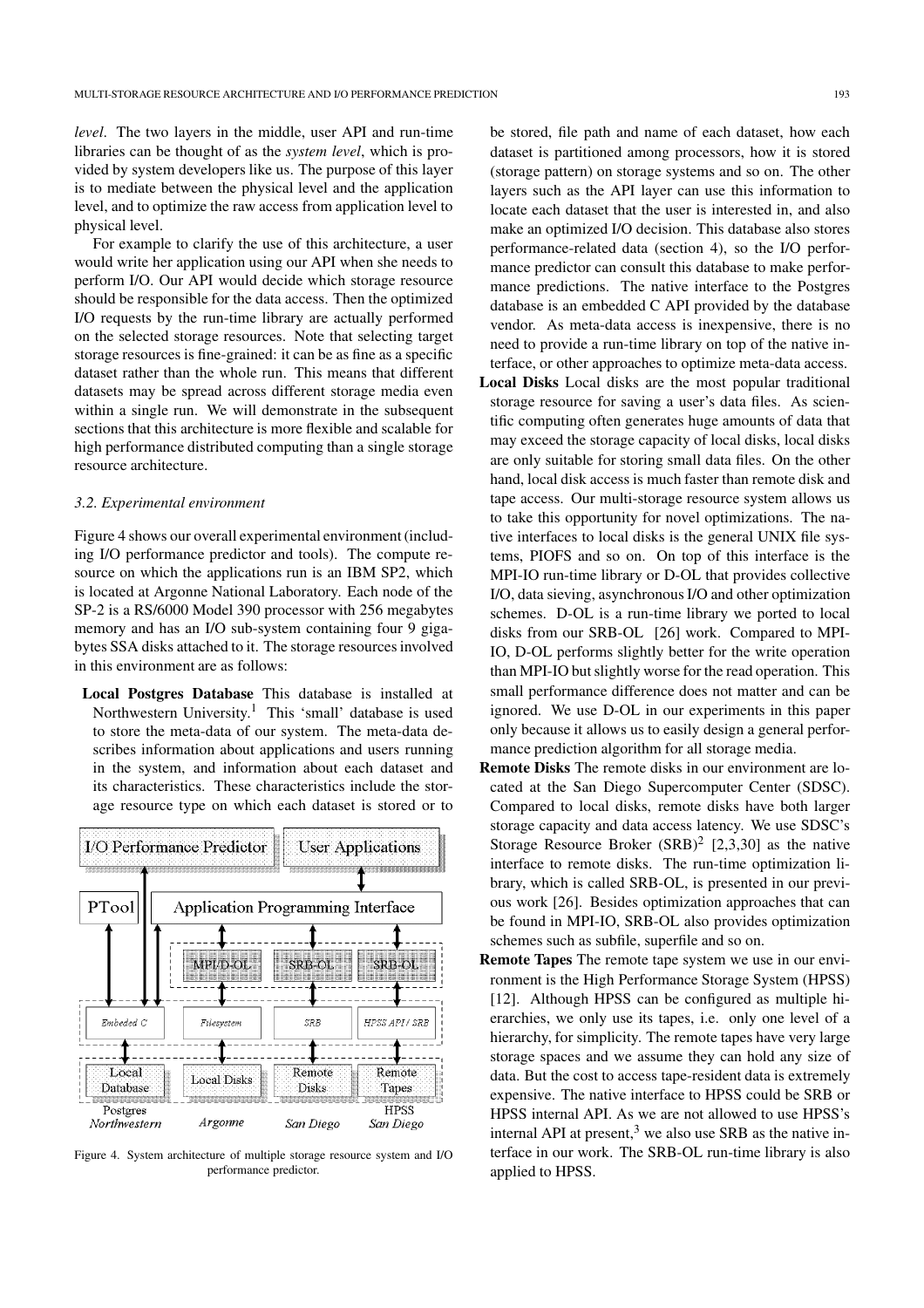

Figure 5. A typical I/O flow. The execution starts with the initialization() routine. The left side of the figure shows how the write operation progresses and right side shows how the read operation progresses. The execution flow is ended by the finalization() routine.

In summary, we have identified four storage resources in our system: one 'small' local database serves as a meta-data repository; the other three resources: local disks, remote disks and remote tapes are repositories for actual data files. In general, the larger the storage capacity, the more expensive the data access cost. Based on characteristics of these distributed multi-storage resources, a unique distributed computing paradigm is identified: different datasets can be speculatively dumped to different storage resources for different purposes even within a single run of an application. For example, if the user is going to carry out visualization on a dataset *vrtemp* shortly after it is generated by Astro3D application, she can provide this information when she performs the experiment. Then this dataset will be written to a fast storage resource, such as local disks, which are 'close' to the visualization tools, and all the other unused datasets are sent to other slow storage media but with larger capacities for permanent archiving Later on, the user can directly access this dataset from the local disk which is the fastest storage medium in our environment.

Figure 5 shows the I/O flow and main functions in our API [27]. In order for the user to specify her hints, each dataset is associated with a 'location' attribute. The user can explicitly specify it as one of the following values:

- LOCALDISK suggests dataset be placed on local disks;
- REMOTEDISK suggests dataset be placed on remote disks;
- REMOTETAPE suggests dataset be placed on remote tapes;
- AUTO/DEFAULT leaves it to the system to decide. Default is remote tapes;
- DISABLE suggests this dataset not be dumped because it will not be used for this run.

The system is most effective if the user understands how her datasets are going to be accessed in the future, so she can easily specify these hints.

Before we show our performance numbers in this environment, we will present an I/O performance predictor, which gives a quantitative view of the performance of various storage resources used in our experiments.

## **4. I/O performance predictor**

#### *4.1. Performance model*

As I/O cost is significant for many large-scale scientific applications, it is very useful if the user can estimate the I/O cost before she actually carries out her experiments, enabling her to make better arrangements of her experiments. Therefore, I/O performance prediction is a very important planning tool for the scientist. In our multi-storage resource system, an I/O call may initiate a remote data access across networks, so in general, the cost of a single I/O call in such an environment *T (s)* can be broken down into time for communication setup  $T_{\text{conn}}$ , time for file open  $T_{\text{open}}$ , time for file seek  $T_{\text{seek}}$ , time to transfer data  $T_{\text{read}/\text{write}}(s)$ , time to close file  $T_{\text{fileclose}}$  and time to close the communication connection  $T_{\text{connection}}$ :

$$
T(s) = T_{\text{conn}} + T_{\text{open}} + T_{\text{seek}} + T_{\text{read/write}}(s)
$$
  
+ 
$$
T_{\text{fileclose}} + T_{\text{connclose}},
$$
 (1)

where *s* is the size of a single data transfer. For the local filesystem, there is no communication setup, so  $T_{\text{conn}} = 0$ and  $T_{\text{connectose}} = 0$ . For other distributed resources, the communication setup is a constant for each storage resource. In addition, file open and file close are also constants. The file seek time is also a constant for disk systems due to its random access mechanism. *T*read/write*(s)* is a function of data size *s*. Therefore, the basis of our I/O performance prediction is to construct a performance database that maintains all the components in equation (1) for each storage resource, so the performance predictor can search the database to obtain these numbers to perform prediction algorithms. The main task is to time  $T_{\text{read}/\text{write}}(s)$  for various data sizes on different storage media. To efficiently obtain these numbers, we built a tool called PTool that can automatically generate all these numbers. This program automatically measures read/write time of various data sizes and stores them in the database directly. Therefore, the user can easily set up her basic performance prediction database in a single run. Figures 6, 7 and 8 show read/write time for various data sizes and table 1 shows the file open, file close times, etc. We recognize that the system load effects our timing measurements and may impact the accuracy of our predictions.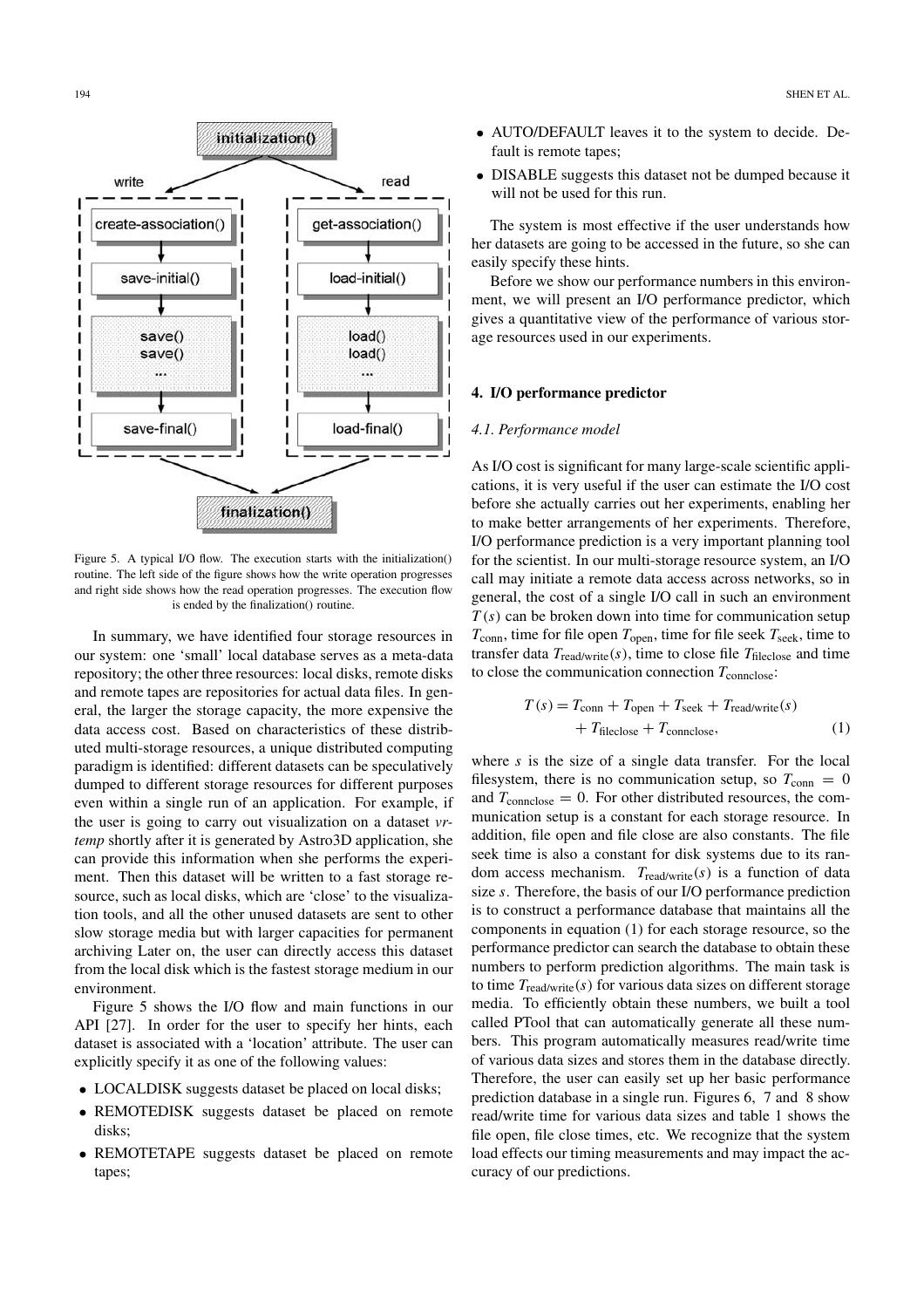

Figure 6. Read (a) and write (b) time on local disks.



#### Figure 7. Read (a) and write (b) time on remote disks.



Figure 8. Read (a) and write (b) time on remote tapes (HPSS).

| Table 1                            |
|------------------------------------|
| Timings for file open, close, etc. |

| Location    | Type  | Conn     | Fileopen | Fileseek | Fileclose | Connelose |
|-------------|-------|----------|----------|----------|-----------|-----------|
| Local disk  | read  | 0        | 0.20     |          | 0.001     | 0         |
| Local disk  | write | $\theta$ | 0.21     |          | 0.001     | $\Omega$  |
| Remote disk | read  | 0.44     | 0.42     | 0.40     | 0.63      | 0.0002    |
| Remote disk | write | 0.44     | 0.42     |          | 0.83      | 0.0002    |
| Remote tape | read  | 0.81     | 6.17     |          | 0.46      | 0.0002    |
| Remote tape | write | 0.81     | 6.17     |          | 0.42      | 0.0002    |

# *4.2. Performance prediction algorithm*

Once the basic performance database is established, we can design the prediction algorithm. Remember in our multistorage resource environment, the user's request for I/O is at a high-level in her application, i.e. the user specifies an access pattern that includes how data is partitioned among processors, what kind of storage resource the user wants to be affil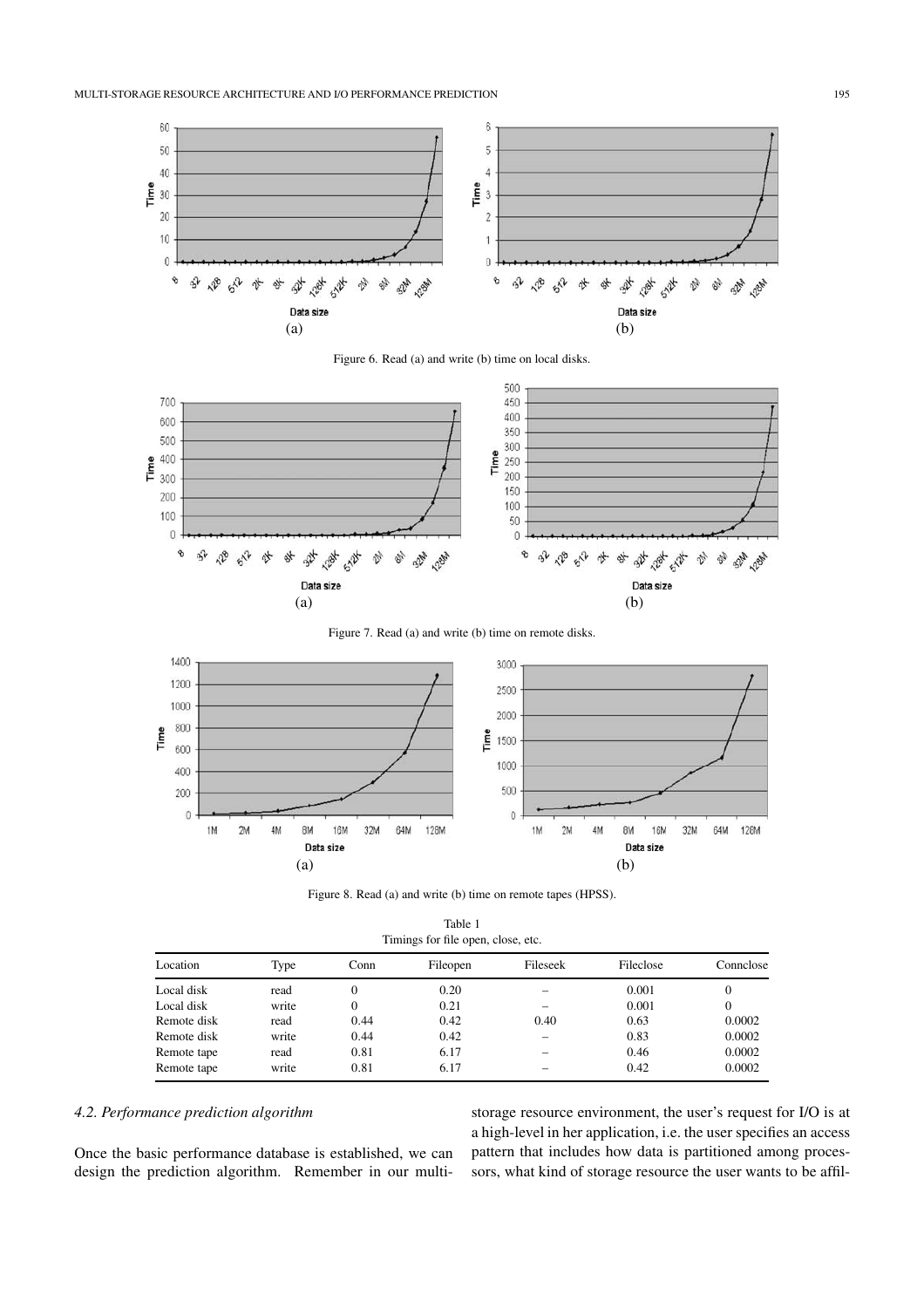iated with for each dataset and other high level hints. This access pattern is interpreted by our Application Programming Interface (API) into a data structure understandable by a lower-layer run-time library that can perform I/O optimization for each storage resource. So for the performance predictor, the main input parameters are data access pattern, what storage resource is used and what kind of I/O optimization is used, as well as I/O frequency for each dataset and the total number of iterations. The predictor then calculates the number of 'native' I/O calls (through the native interface) needed for the request and the data size (*s*) of each 'native' I/O unit according to how I/O will be performed at the physical level. Then by searching the performance database, the predictor can calculate the overall estimated I/O time for each dataset access. The following equation gives the prediction algorithm:

$$
T_{\text{prediction}} = \sum_{j=1}^{M} (N/freq(j) + 1)n(j)t_j(s), \tag{2}
$$

where  $N$ ,  $M$  and  $freq(j)$  are total number of iterations, total number of datasets and I/O frequency of *dataset(j )*, respectively.  $n(j)$  is the number of 'native' I/O calls required by  $dataset(j)$  given an access pattern and I/O optimization approach.  $t_i(s)$  is the unit I/O time searched from the performance database according to unit data size *s*. The following example will show how the algorithm works. Suppose the user is going to generate only *vr-temp* (*dataset*(1)) and *vr-press* (*dataset*(2)) in Astro3D for every 6 iterations and the maximum iteration is 120. *Vr-temp* is written to local disks and *vr-press* is dumped to remote disks. Each dataset is 2*M*. So  $M = 2$ ,  $N = 120$  and  $freq(1) = freq(2) = 6$ . When collective I/O is applied, it allows the user to issue one single write for one dataset during each iteration. So  $n(1) = n(2) = 1$ . By consulting the performance database and according to equation (1),  $t(1) = 0.12$  and  $t(2) = 8.47$ . So the total time is

$$
T_{\text{prediction}} = \sum_{j=1}^{M} (N/freq(j) + 1)n(j)t_j(s)
$$
  
= (120/6 + 1) \cdot 0.25  
+ (120/6 + 1) \cdot 8.47  
= 2.59 + 177.98 = 180.57(s). (3)

Our experiment shows that the actual time is about 197.40 (figure 9) which is consistent with our prediction. One example of using this performance prediction is that the user can choose a better maximum run time parameter for her job. Our application is running on Argonne's SP2, which allows the user to specify a maximum run time for her job. The larger the maximum run time, the lower priority for scheduling. As the competition for job scheduling is keen, the user always wants to specify the maximum run time to be as small as possible. Our performance predictor can provide a lower bound



Figure 9. I/O time for Astro3D: (1) write all datasets to remote tapes; (2) write *temp* to remote disks and all other datasets to remote tapes; (3) write only *temp* to remote disks and *press* to remote disks; (4) write *vr-temp* to local disks and all the other datasets to remote tapes; (5) write only *vr-temp* to local disks and *vr-press* to remote disks.

for this parameter that might be very helpful for the user in choosing a suitable maximum run time.

## **5. Experiments**

In this section, we present various new opportunities that our multi-storage resource architecture can provide for high performance computing.

Our base application is Astro3D, a data producer. It generates a number of datasets for different purposes. A typical run-time parameter set is shown in table 2. This set of parameters will generate a total of about 2.2G data. As the user may carry out many such large scale experiments with different parameters, the total amount of data size generated could be huge. Therefore, in a single storage resource environment, the user has to choose a tape system as a storage repository which is usually thought of as unlimited in space. The total I/O time is shown in figure 9(1) if we write all this data to tapes. Note that this time has already been optimized by collective I/O. Without collective I/O, it would be many times slower. Then suppose the user wants to perform data analysis (MSE) on dataset *temp*, then the total I/O time is shown in figure  $10(a)$ . This is our base experiment for comparison, which is typical for a single storage resource system. We can see that the I/O cost is very expensive even if state-of-the-art I/O optimizations such as collective I/O is performed.

In our multi-storage resource architecture, on the other hand, if the user knows that she is going to carry out data analysis on dataset *temp* shortly after it is generated, she can suggest that the system place *temp* on a 'closer' storage

|                                    | Table 2 |  |
|------------------------------------|---------|--|
| Run-time parameter set of Astro3D. |         |  |

| Item                    | <b>Size</b>                 | Data type     |  |
|-------------------------|-----------------------------|---------------|--|
| Problem size            | $128 \times 128 \times 128$ |               |  |
| Max num of iterations   | 120                         |               |  |
| Data analysis freq      | 6                           | Float         |  |
| Data visualization freq | 6                           | Unsigned Char |  |
| Checkpointing freq      | 6                           | Float         |  |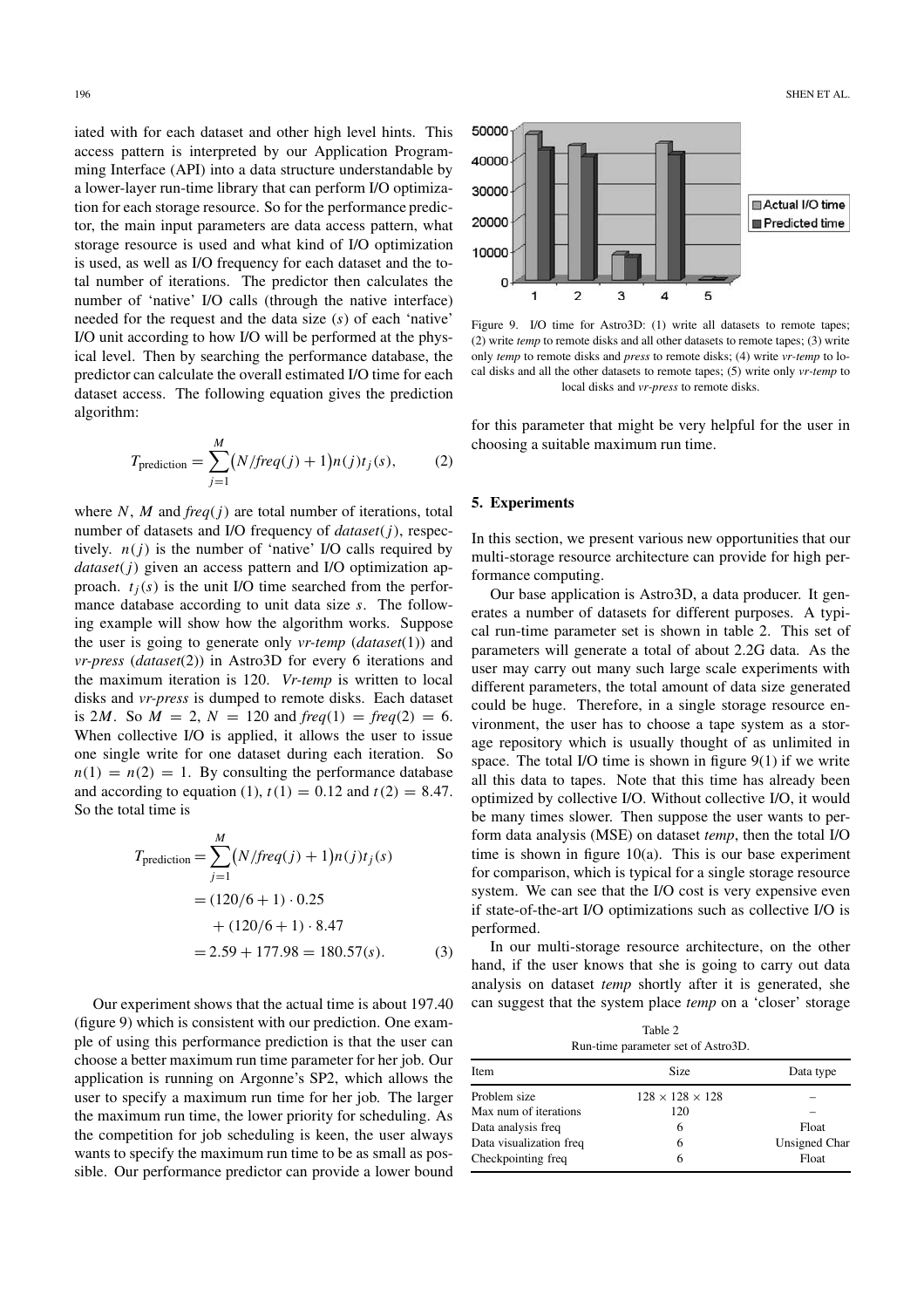MULTI-STORAGE RESOURCE ARCHITECTURE AND I/O PERFORMANCE PREDICTION 197



Figure 10. I/O time for data analysis (a), visualization (b) and superfile (c).

medium (such as remote disks in this example). This subset of the total datasets generated by Astro3D could be small enough to be held on a faster medium for fast data access and our multi-storage resource system can provide a platform for such an opportunity. Although the total time of generating all this data is not saved much by placing the *temp* on remote disks (figure 9(2)), when measuring the entire investigation including running the simulation and performing the data analysis, she can save significant time because the remote disk access will be faster than retrieving the data from tape (figure 10).

Another opportunity our multi-storage resource system can provide is that if the user knows that she is only interested in *temp* and possibly *press* and all the other datasets are not going to be used for a particular run, she can DISABLE dump of the other datasets by providing a 'location' hint such as DISABLE. So the total I/O time of Astro3D can be decreased significantly (figure 9(3)).

In our second example, the user performs parallel volume rendering on *vr-temp* or interactively visualizes the data using VTK, she can suggest that the system dump *vr-temp* to local disks. *Vr-temp* consists of unsigned characters, its size is small enough to fit on local disks in our example. As *vr-temp* is closely related to *vr-press*, the user may also possibly examine *vr-press* as well, so *vr-press* is sent to remote disks for possible faster usage than from tapes. All the other datasets which will not be used are dumped to tapes. In addition, if the user knows that all the other datasets will not be used at all, she can also DISABLE them. So the total write time saved is huge (figure 9(5)). When the user reads *vr-temp* by parallel volume rendering or interactive visualization tools (VTK), the total read time is 10 times faster than from tapes. If user also reads *vr-press*, she can also save time by reading data from remote disks (figure 10).

Our next example is to demonstrate a novel optimization approach called *superfile* to efficiently access large numbers of small files from remote systems. Suppose the images files generated by Volren are going to be stored on remote disks or tapes. When superfile is applied, these small files will be transparently written to one large *superfile* when they are created. Later on, when the user reads this data, the first read will bring all the data into memory. Then the subsequent read can be satisfied by copying data directly from main memory. In this approach, there is only one remote I/O access with large data size compared to multiple remote I/O calls with small

data sizes that would dominate the I/O performance [26] in the naive approach. Figure  $10(c)$  shows that the performance improvement is significant.

In our final example, suppose that the remote tape system is down for maintenance, recovery or other problems which could often happen. We can still satisfy large storage space requirements for simulations by aggregating all the space of remote disks, local disks and other storage resources in the future, i.e. the user does not have to stop her experiments. Therefore, this multi-storage resource system can provide a more reliable computing environment.

We also show the predicted I/O time for each performance number in figures 9 and 10. Our prediction is quite close to the actual I/O time.<sup>4</sup> Our performance predictor is integrated with our IJ-GUI [27], a Java graphical environment that can help the user submit her job, carry out visualization, perform data analysis and so on. Figure 11 shows a prediction result of Astro3D. It is very easy for the user to change parameters directly in the Java window to get other prediction results.

#### **6. Related work**

The related work can be divided into four groups.

One is parallel file systems, including IBM Vesta [10] and PIOFS [11], Intel Paragon [24], HP Exemplar [5], Galley [23], PPFS [19], PIOUS [22] and so on. These parallel file systems, either commercial or experimental, take advantage of parallel I/O techniques, caching, prefetching, etc. to achieve significant performance improvements. The storage of these systems usually includes only secondary storage resources and they are tightly coupled with the compute nodes, so they do not scale well in capacity with the increase of applications' requirements. Therefore, the storage capacity required by large-scale data intensive applications could be a problem for these systems.

Another body of work includes run-time systems such as MPI-I/O [35–37], PASSION [8,33,34], PANDA [7,25] and others [4,27,39]. These systems provide high level structured interfaces on top of low level native parallel file systems [20] and try to match the applications' data structure which is usually a multidimensional array. They also provide optimizations such as collective I/O and data sieving to solve the problems brought by native parallel file systems for many popular access patterns. Again, these systems do not help when application size increases.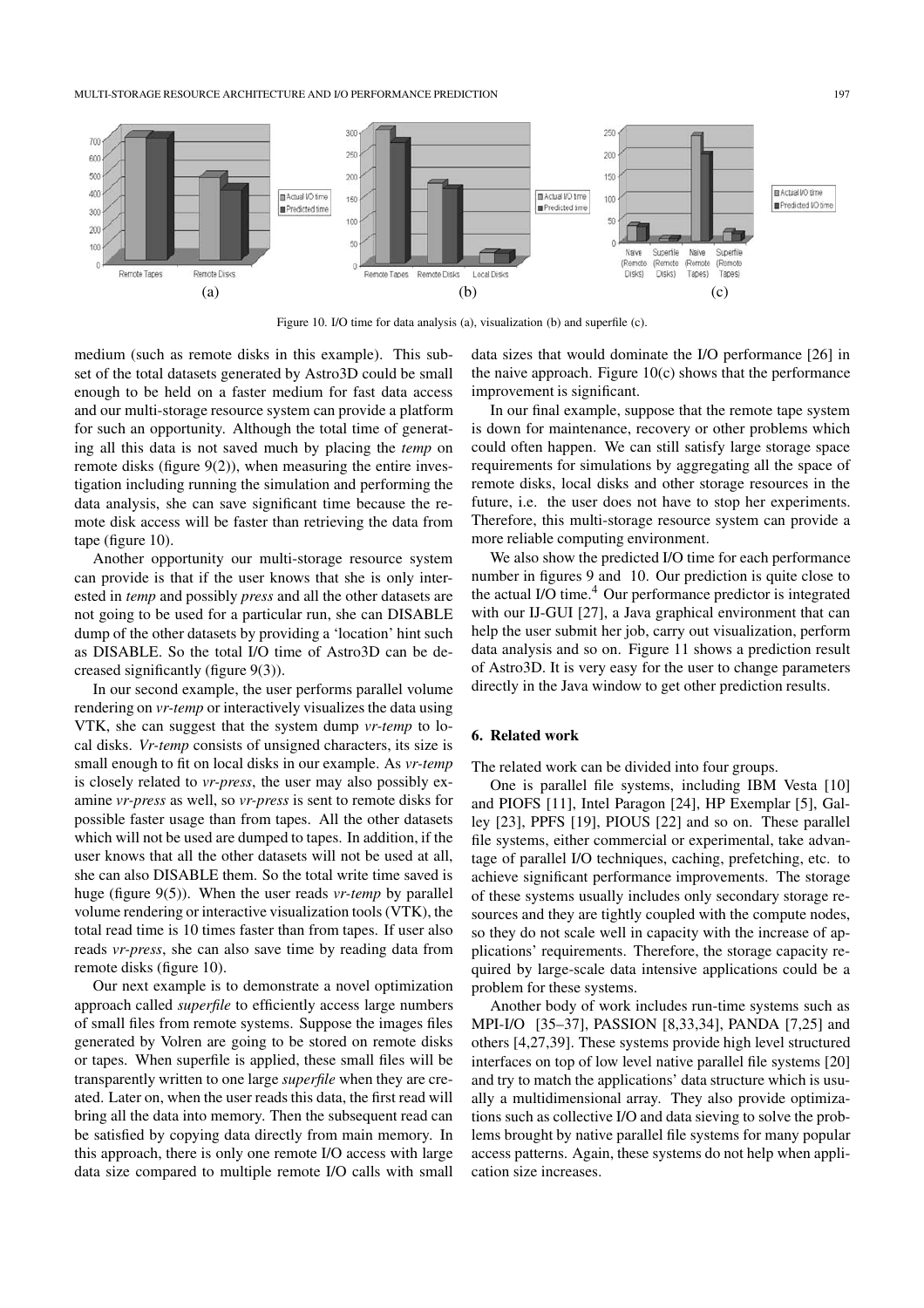|             |              |              |                | astro3d        |             |                    |                  | $-1$               |
|-------------|--------------|--------------|----------------|----------------|-------------|--------------------|------------------|--------------------|
| <b>NAME</b> | <b>AMODE</b> | <b>NDIMS</b> | <b>ETYPE</b>   | <b>PATTERN</b> | <b>DIMS</b> | <b>EXPECTEDLOC</b> | <b>FREQUENCY</b> | <b>VIRTUALTIME</b> |
| press       | create       | 13           | 10             | <b>BBB</b>     | 128,128,1   | <b>SDSCHPSS</b>    | 6                | 3036.3353999!      |
| temp        | create       | 3            | 10             | <b>BBB</b>     | 128,128,1   | <b>REMOTEDISK</b>  | b.               | 812.4543           |
| <b>uz</b>   | create       | 3            | 10             | <b>BBB</b>     | 128,128,1   | <b>SDSCHPSS</b>    | Ï6               | 3036.3353999!      |
| uy          | create       | 3            | 10             | <b>BBB</b>     | 128,128.1   | <b>SDSCHPSS</b>    | b.               | 3036.3353999!      |
| ux          | create       | 3            | 10             | <b>BBB</b>     | 128,128,1   | <b>SDSCHPSS</b>    | Ġ.               | 3036.3353999!      |
| rho         | create       | 3            | 10             | <b>BBB</b>     | 128,128.1   | <b>SDSCHPSS</b>    | ß                | 3036.3353999!      |
| vr scalar   | create       | 3            | $\overline{2}$ | <b>BBB</b>     | 128,128,1   | <b>SDSCHPSS</b>    | Ï6               | 932.97539999!      |
| vr press    | create       | 13           | $\overline{2}$ | <b>BBB</b>     | 128,128,1   | <b>SDSCHPSS</b>    | b.               | 932.97539999!      |
| vr rho      | create       | 3            | $\overline{2}$ | <b>BBB</b>     | 128,128.1   | <b>SDSCHPSS</b>    | Ġ.               | 932.97539999!      |
| vr temp     | create       | 3            | $\overline{2}$ | <b>BBB</b>     | 128,128,1   | <b>SDSCHPSS</b>    | ß.               | 932.97539999!      |
| vr mach     | create       | 3            | $\overline{2}$ | <b>BBB</b>     | 128,128,1   | <b>SDSCHPSS</b>    | ĥ                | 932.97539999!      |
| vr ek       | create       | lз           | $\overline{2}$ | <b>BBB</b>     | 128,128,1   | <b>SDSCHPSS</b>    | b.               | 932.97539999!      |
| vr logrhe   | create       | 3            | $\overline{2}$ | <b>BBB</b>     | 128,128,1   | <b>SDSCHPSS</b>    | b.               | 932.97539999!      |
| restart p   | over writ    | ĪЗ           | 10             | <b>BBB</b>     | 128,128.1   | <b>SDSCHPSS</b>    | B                | 3036.3353999!      |
| restart te  | over writ    | 13           | 10             | <b>BBB</b>     | 128,128,1   | <b>SDSCHPSS</b>    | 6                | 3036.3353999!      |
| restart u   | over writ    | lз           | 10             | <b>BBB</b>     | 128,128,1   | <b>SDSCHPSS</b>    | B.               | 3036.3353999!      |
| restart u   | over writ    | ÏЗ           | 10             | <b>BBB</b>     | 128,128,1   | <b>SDSCHPSS</b>    | Ï6               | 3036.3353999!      |
| restart u   | over writ    | 3            | 10             | <b>BBB</b>     | 128,128,1   | <b>SDSCHPSS</b>    | 6                | 3036.3353999!      |
| restart ri  | over writ    | $^{13}$      | 10             | <b>BBB</b>     | 128,128,1   | <b>SDSCHPSS</b>    | 6                | 3036.3353999!      |

Figure 11. A prediction result of Astro3D. In this example, dataset *temp* is written to remote disks and all the other datasets are dumped to remote tapes. The I/O optimization approach is collective I/O and maximum iteration number is 120. The prediction result is commensurate with the actual I/O cost in figure 9(2).

The third group is distributed file systems such as NFS [32], xFS [1], and Coda [9]. These file systems provide easy access to distributed resources, but they are not designed for high performance parallel data access required by parallel applications.

The Grid [13–15,17] infrastructure will connect multiple regional and national computational grids, creating a universal source of pervasive and dependable computing power that supports dramatically new classes of applications. To address the data management problem of Grid, the *Data Grid* [6] has proposed some design principles of storage systems and data management for large data collections. For the large amounts of small files typically found in digital library systems, SRB's container [31] concept can significantly reduce the number of tape storage accesses, but it still suffers from multiple remote data accesses in a distributed environment.

## **7. Conclusions and future directions**

In this paper, we have presented a *multi-storage resource architecture* for scientific simulations, which provides a more flexible and reliable computing platform in a distributed environment. This architecture, compared to the traditional *single-storage resource architecture*, can combine the advantages of different classes of storage resources without suffering their disadvantages. This architecture is also scalable since other storage resources can be easily added.

We also established an I/O performance prediction mechanism that can help the user better evaluate her applications. Our experiments have shown that the prediction is very close to the actual I/O time.

We would like to add more storage media to our system. Our current post-processing programs and tools are all installed locally. In the future, they could also be distributed. Until now, we required the user to explicitly specify the storage type hint. In the future, the user can also specify only a performance requirement for a particular run of her application and our system can automatically decide which storage resources should be used according to the capacity and performance of each storage resource.

## **Acknowledgements**

This research was supported by the Department of Energy under the Accelerated Strategic Computing Initiative (ASCI) Academic Strategic Alliance Program (ASAP) Level 2, under subcontract No W-7405-ENG-48 from Lawrence Livermore National Laboratories. We would like to thank Reagan Moore and Mike Wan of SDSC for helping us with the usage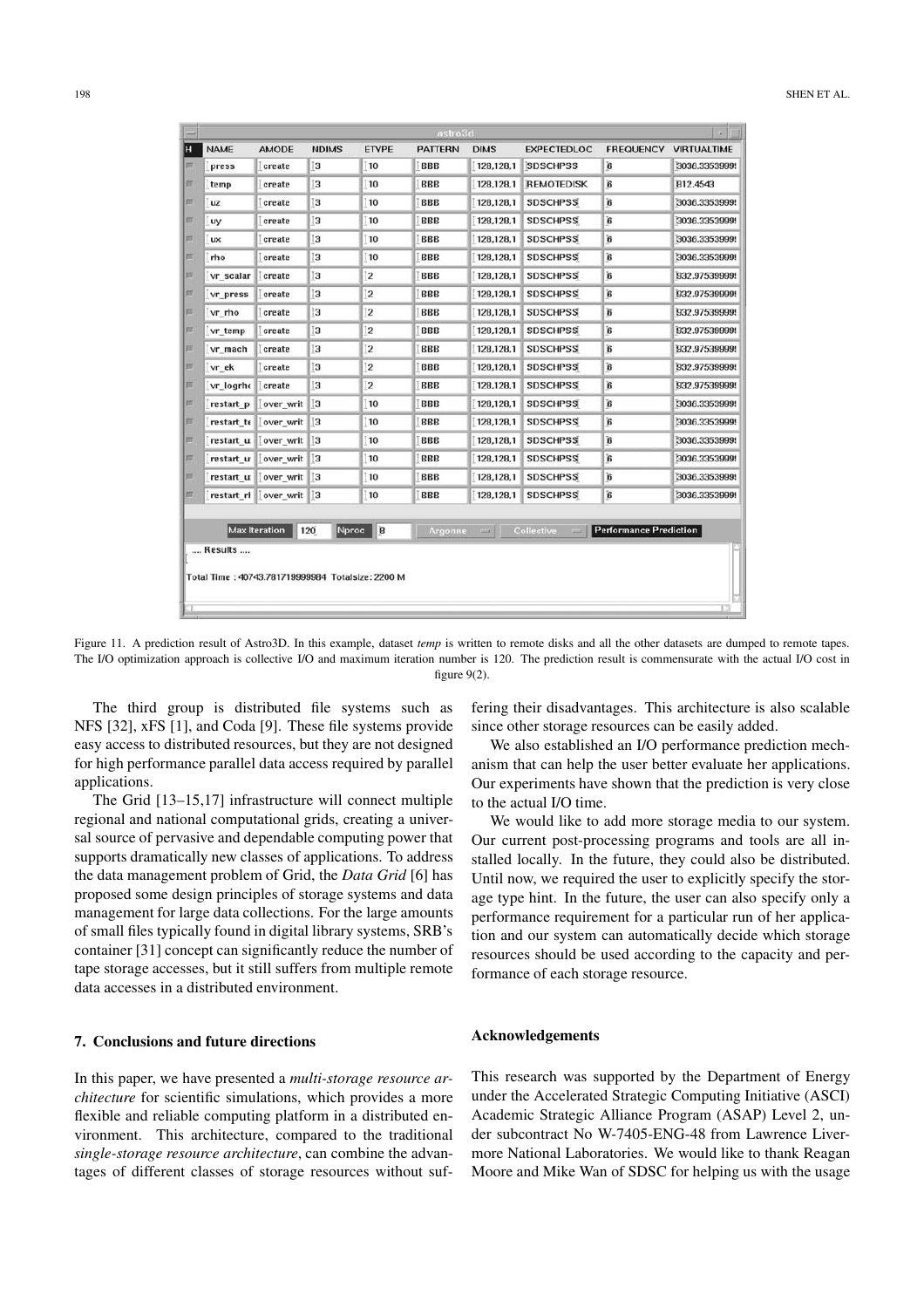of SRB. We thank Mike Gleicher and Tom Sherwin of SDSC for answering our HPSS questions.

#### **Notes**

- 1. Northwestern University is very close to Argonne National Lab and the data exchange between Postgres database at Northwestern and the application at Argonne is small, so we treat it as a local database.
- 2. SRB is a client–server middleware that provides a uniform interface for connecting to heterogeneous data resources over a network and accessing replicated datasets. Using SRB has some advantages.
- 3. At SDSC, the HPSS internal API is, in general, reserved for system administration.
- 4. For remote systems, because the network is involved, there is fluctuation in performance numbers possibly due to different network traffic conditions. The numbers shown here are the most common cases.

#### **References**

- [1] T. Anderson, M. Dahlin, J. Neefe, D. Patterson, D. Roselli and R. Wang, Serverless network file systems, in: *Proc. of the 15th ACM Symposium on Operating Systems Principles* (1995) pp. 109–126.
- [2] C. Baru, R. Frost, J. Lopez, R. Marciano, R. Moore, A. Rajasekar and M. Wan, Meta-data design for a massive data analysis system, in: *Proc. of CASCON'96 Conference* (1996).
- [3] C. Baru, R. Moore, A. Rajasekar and M. Wan, The SDSC storage resource broker, in: *Proc. of CASCON'98 Conference*, Toronto, Canada (December 1998).
- [4] R. Bennett, K. Bryant, A. Sussman, R. Das and J. Saltz Jovian, A framework for optimizing parallel I/O, in: *Proc. of the 1994 Scalable Parallel Libraries Conference* (1994).
- [5] R. Bordawekar, S. Landherr, D. Capps and M. Davis, Experimental evaluation of the Hewlett-Packard exemplar file system, Proc. ACM SIGMETRICS Performance Evaluation Review 25(3) (1997) 21–28.
- [6] A. Chervenak, I. Foster, C. Kesselman, C. Salisbury and S. Tuecke, Towards an architecture for the distributed management and analysis of large scientific datasets, Journal of Network and Computer Applications.
- [7] Y. Cho, M. Winslett, J. Lee, Y. Chen, S. Kuo and K. Motukuri, Collective I/O on a SGI CRAY Origin 2000: Strategy and performance, in: *Proc. of the 1998 International Conference on Parallel and Distributed Processing Technique and Applications* (1998) pp. 485–492.
- [8] A. Choudhary, R. Bordawekar, M. Harry, R. Krishnaiyer, R. Ponnusamy, T. Singh and R. Thakur, PASSION: Parallel and scalable software for input–output, NPAC Technical report SCCS-636 (September 1994).
- [9] Coda File System, http://www.coda.cs.cmu.edu.
- [10] P. Corbett and D. Feitelson, The Vesta parallel file system, ACM Transactions on Computer Systems 14(3) (August 1996) 225–264.
- [11] P. Corbett, D. Feitelson, J.-P. Prost, G. Almasi, S.J. Baylor, A. Bolmarcich, Y. Hsu, J. Satran, M. Snir, R. Colao, B. Herr, J. Kavaky, T. Morgan and A. Zlotek, Parallel file systems for the IBM SP computers, IBM Systems Journal 34(2) (January 1995) 222–248.
- [12] R.A. Coyne, H. Hulen and R. Watson, The high performance storage system, in: *Proc. of the Conference on Supercomputing*, Portland, OR (1993).
- [13] I. Foster and C. Kesselman, Globus: A metacomputing infrastructure Toolkit, International Journal of Supercomputer Applications (1997) 115–128.
- [14] I. Foster and C. Kesselman, The Globus project: A status report, in: *Proc. of IPPS/SPDP'98 Heterogeneous Computing Workshop* (1998) pp. 4–18.
- [15] I. Foster and C. Kesselman, *The Grid: Blueprint for a New Computing Infrastructure* (Morgan Kaufmann, Los Altos, CA, 1998).
- [16] I. Foster, D. Kohr Jr., R. Krishnaiyer and J. Mogill, Remote I/O: Fast access to distant storage, in: *5th Workshop on I/O in Parallel and Distributed Systems* (1997).
- [17] Global Grid Forum, http://www.gridforum.org.
- [18] HPSS Worldwide Web Site, http://www.sdsc.edu/hpss.
- [19] J. Huber, C. Elford, D. Reed, A. Chien and D. Blumenthal, PPFS: A high performance portable parallel file system, in: *Proc. of the 9th ACM International Conference on Supercomputing* (1995) pp. 385– 394.
- [20] D. Kotz, Multiprocessor file system interfaces, in: *Proc. of the 2nd International Conference on Parallel and Distributed Information Systems* (1993) pp. 194–201.
- [21] A. Malagoli, A. Dubey and F. Cattaneo, A Portable and Efficient Parallel Code for Astrophysical Fluid Dynamics, http://astro.uchicago.edu/ Computing/On-Line/cfd95/camelse.html.
- [22] S. Moyer and V. Sunderam, PIOUS: A scalable parallel I/O system for distributed computing environment, in: *Proc. of the Scalable High-Performance Computing Conference* (1994) pp. 71–78.
- [23] N. Nieuwejaar and D. Kotz, The Galley parallel file system, in: *Proc. of the 10th ACM International Conference on Supercomputing*, Philadelphia, PA (May 1996) pp. 374–381.
- [24] B. Rullman, Paragon parallel file system, External Product Specification, Intel Supercomputer Systems Division.
- [25] K.E. Seamons, Y. Chen, P. Jones, J. Jozwiak and M. Winslett, Serverdirected collective I/O in Panda, in: *Proc. of the Conference on Supercomputing*, San Diego, CA (December 1995).
- [26] X. Shen, W. Liao and A. Choudhary, Remote I/O Optimization and Evaluation for Tertiary Storage Systems through Storage Resource Broker, in: *Proc. of IASTED Applied Informatics*, Innsbruck, Austria  $(2001)$ .
- [27] X. Shen, W. Liao, A. Choudhary, G. Memik, M. Kandemir, S. More, G. Thiruvathukal and A. Singh, A novel application development environment for large-scale scientific computations, in: *International Conference on Supercomputing* (May 2000).
- [28] P.H. Smith and J. van Rosendale, Data and Visualization Corridors, Report on DVC Workshop Series (1998).
- [29] W. Smith, I. Foster and V. Taylor, Predicting application run time using historical information, in: *IPPS/SPDP '9 Workshop on Job Scheduling Strategies for Parallel Processing* (1999).
- [30] SRB Version 1.1.4 Manual, http://www.npaci.edu/DICE/SRB/ OldReleases/SRB1-1-4/SRB1-1-4.htm.
- [31] SRB Version 1.1.7 Manual, http://www.npaci.edu/DICE/SRB/ OldReleases/SRB1-1-7/SRB.htm.
- [32] H. Stern, *Managing NFS and NIS* (O'Reilly and Associates, 1991).
- [33] R. Thakur, R. Bordawekar, A. Choudhary, R. Ponnusamy and T. Singh, PASSION runtime library for parallel I/O, in: *Proc. of the Intel Supercomputer User's Group Conference* (1995).
- [34] R. Thakur, A. Choudhary, R. Bordawekar, S. More and S. Kuditipudi, Passion: Optimized I/O for parallel applications, IEEE Computer 29(6) (1996) 70–78.
- [35] R. Thakur, W. Gropp and E. Lusk, A case for using MPI's derived datatypes to improve I/O performance, in: *Proc. of SC98: High Performance Networking and Computing* (1998).
- [36] R. Thakur, W. Gropp and E. Lusk, On implementing MPI-IO portably and with high performance, Preprint ANL/MCS-P732-1098, Argonne National Laboratory, Mathematics and Computer Science Division (1998).
- [37] R. Thakur, W. Gropp and E. Lusk, Data sieving and collective I/O in ROMIO, in: *Proc. of the 7th Symposium on the Frontiers of Massively Parallel Computation* (1999).
- [38] R. Thakur, E. Lusk and W. Gropp, I/O characterization of a portable astrophysics application on the IBM SP and Intel Paragon Preprint, MCS-P534-0895, Argonne National Laboratory, Mathematics and Computer Science Division (1995).
- [39] S. Toledo and F.G. Gustavson, The design and implementation of SO-LAR, a portable library for scalable out-of-core linear algebra computations, in: *Proc. of 4th Annual Workshop on I/O in Parallel and Distributed Systems* (1996).
- [40] *UniTree User Guide*, Release 2.0 (UniTree Software, Inc., 1998).